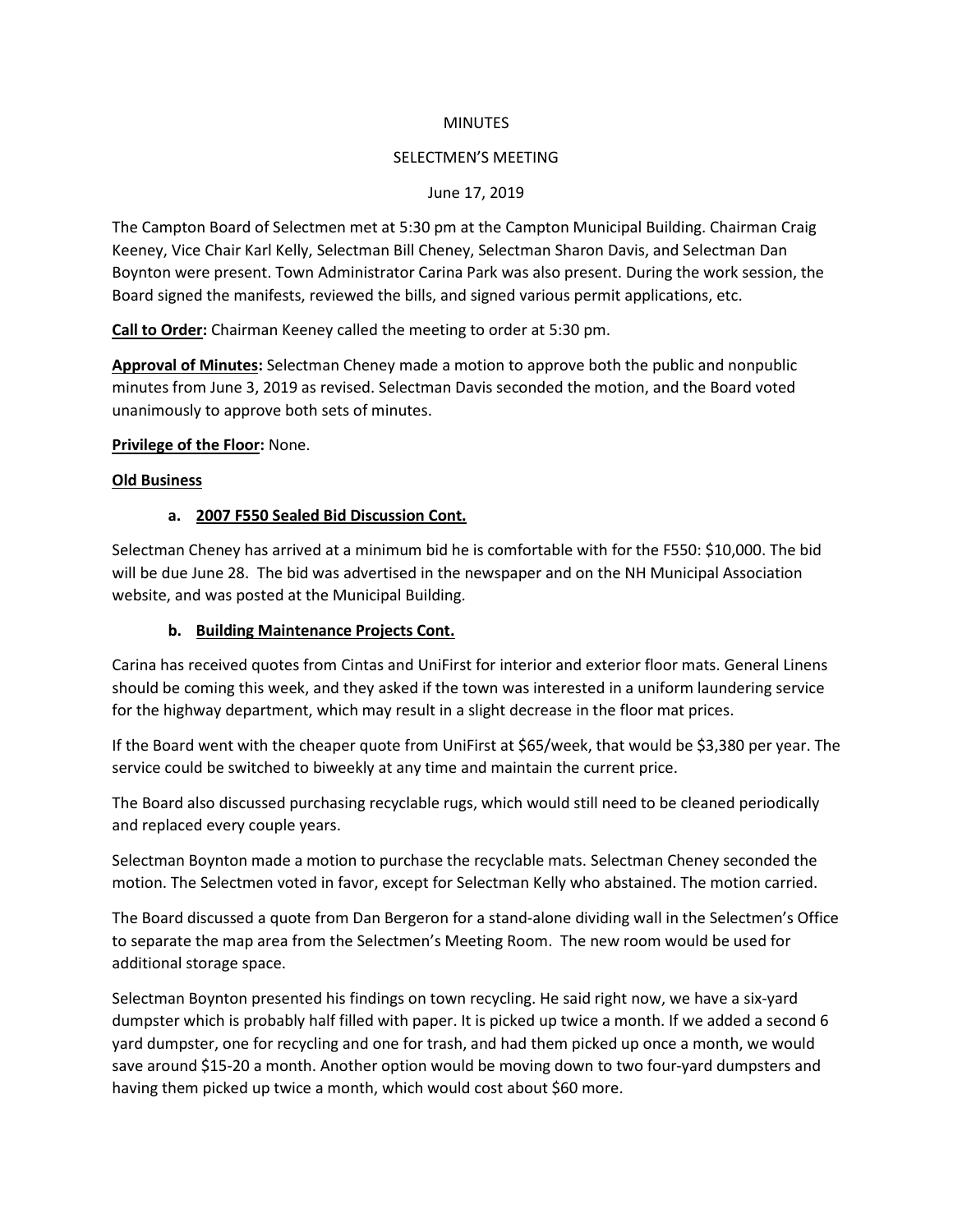Selectman Boynton thinks that two six-yard dumpsters should not be an issue with overfilling. He suggests putting the second dumpster right next to the first, on top of a layer of stone. The Board of Selectmen agreed to move forward with two 6-yard dumpsters picked up once a month. A memo about recycling will be sent to all departments and Carina will arrange for the purchase of some separate indoor recycling bins.

Selectman Kelly said the CIP Committee has begun discussing specific projects, such as the price of siding and the future construction of a carport on the end of the Municipal building for the police department.

While discussing the quote for the boiler for the Town Clerk's office, Selectman Kelly suggested waiting until we get a quote from White Mountain before proceeding.

Selectman Boynton noted that the little roof above the back door of the fire station is sinking, which prevents using that door as the door hits the small roof.

### **Correspondence**

Carina explained the Campton Congregational Church was gifted the property at 1459 US Rt. 3 last year. Until today, the church never filled out a charitable tax exemption form (A-9). The Church is requesting that abate the taxes of \$1,867 on that property for the first half of 2019 and waive the April 15 application deadline. The Board of Selectmen agreed to abate the taxes and waive the application filing deadline.

The NH DOT will be conducting a proposed traffic control scheme for the two bridges they are repairing on Interstate 93 this summer. NHDOT has asked the Campton Board of Selectmen if they would like a presentation about the traffic scheme during construction. The Board of Selectmen agreed it would be nice to have an update and invite them in to one of the July meetings.

The Town has received the wetlands permit for the Southern NH Services Home on Owl Street. They are fixing the drainage issue they are having in front, so the Town received a copy of the permit from DES.

The NH Municipal Association newsletter had two House bills mentioned which are relevant to the town of Campton. One bill proposes changing the time in which a town doesn't need to maintain roads to summer cottages. Right now, it is December 10 to April 10, and they are attempting to extend it from November 15 to April 30.

The other proposed bill has to do with multi-town bonding. It would allow towns in intergovernmental agreements to go into a bond together.

The town's attorneys are changing their legal fees effective July 1, 2019. They are going up \$10 per hour. The Board discussed putting out an RFP for a three-year contract as part of this fall's budgeting process.

The snowplow contracts ended in April, and Carina suggested looking over the contract before proceeding into the process of obtaining new contracts for 2019-2020. She will send copies of the current contract to the Board of Selectmen to look over before the next meeting.

Selectman Boynton read a complaint about lower Beech Windmill Road. Carina said she will respond in the morning.